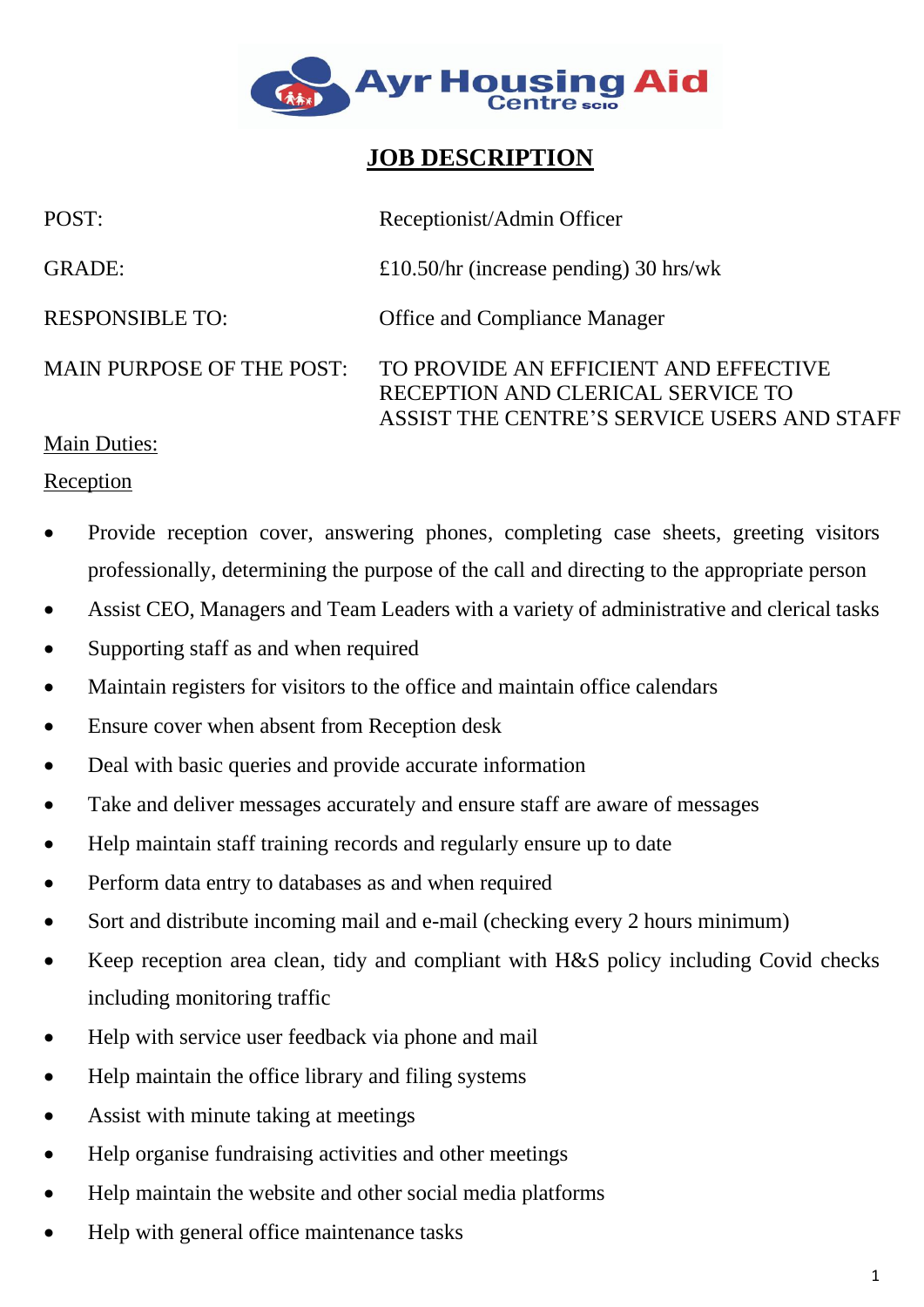## Specific Duties

- Carry out general administration duties
- Provide an efficient Reception Service including opening cases, completing stat sheets and forwarding this information to the appropriate staff
- Carry out monthly case trawls and liaise with Team Leaders
- Carry out training trawl and complete training spreadsheets
- Provide administrative support for the HEY Service by updating School databases to produce reports
- Ensure systems and internal procedures are updated including databases and staff tools
- Copy and scan all necessary documentation as requested
- Ensure filing of documents are accurate, up to date and easily accessible
- Help with office maintenance as and when required such as dealing with tradesmen
- Assist in database input for the statistical function under the supervision of the Finance and Stats Manager
- Help organise office events such as AGM and fundraising events such as race nights, etc
- Provide support to the Board, staff and service users as required
- Provide support, training and peer mentoring for any additional Admin staff or placements

## Internal/External Reporting Quality Control Systems

- Send out Service User Feedback Forms and help with telephone surveys
- Regularly liaise with Managers and Team Leaders
- Help maintain filing systems both electronic and physical